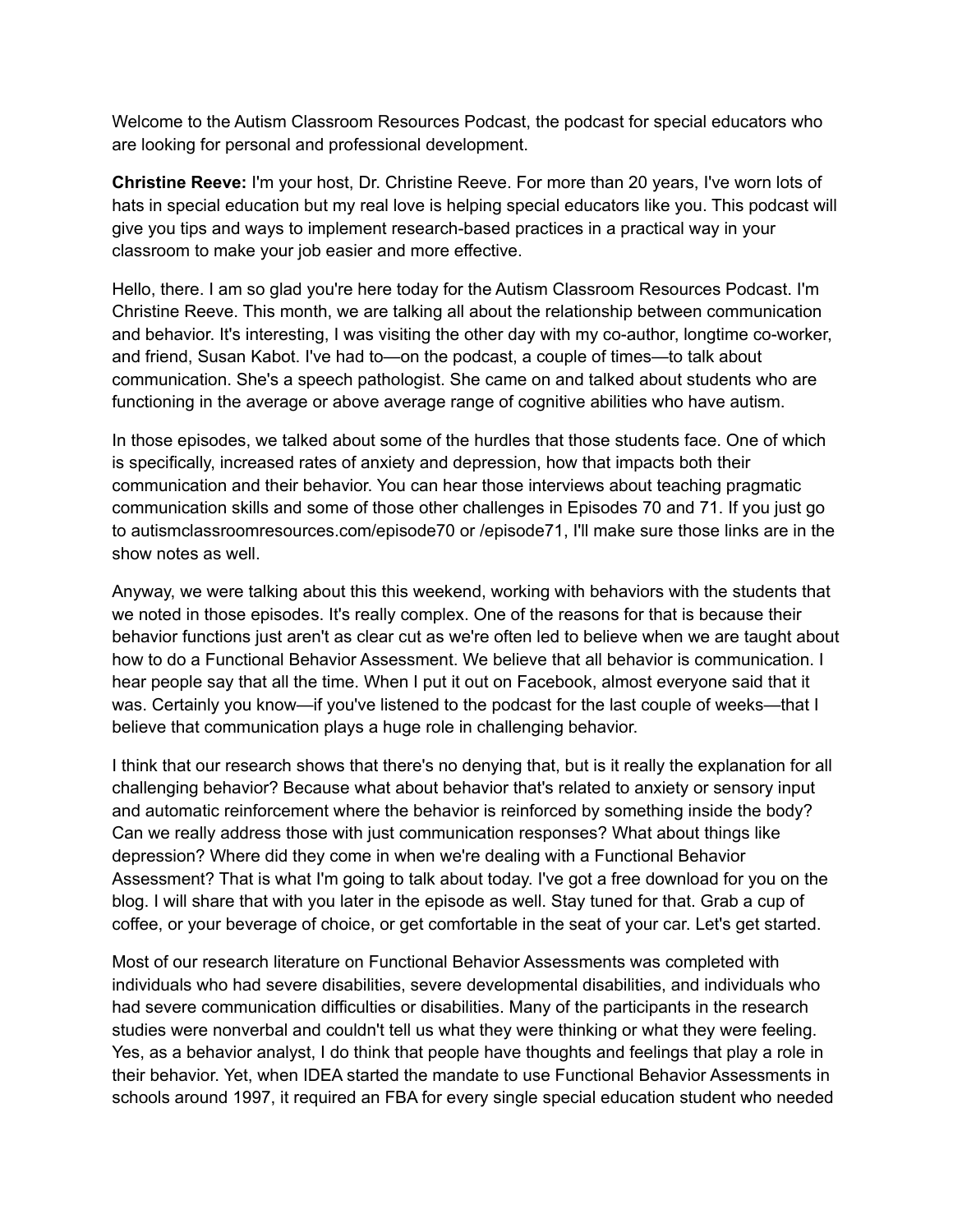behavioral support in the classroom, not just for students with developmental disabilities, even that those were the individuals where most of our research related.

Our functional research really focused on that group but we didn't really have a lot of research on groups outside of that. That was great for those of us that are working in autism and ID but what about the students who had Attention Deficit Disorder? Well, we do have some literature on that but not necessarily FBA literature, or students who had depression, or students with obsessive compulsive disorder, or other anxiety related disorders. We still have very little research literature about those types of needs when we think about doing functional assessments.

I was talking to a member of the Special Educator Academy the other day. In the academy when you finish your trial and decide to stay on with us, you can book a quick Zoom meeting with me to help make sure that you're getting the most out of your time in the academy. We'll talk about your situation at work and what you're looking for in the academy. I'll help you make a personal path through all of our material in the academy so that you are making the most of your time there; because we have so much content now that it's really hard to really navigate through all of it at times.

This particular member was a behavior analyst who recently started working in schools. She noted that it was difficult at times to fit the behavior analysis mold for FBAs into the need for writing behavior analysis hypothesis statements for students who had more internalizing types of disorders like anxiety where the trigger for the behavior wasn't always related to the external environment and available for us to observe. It got me thinking again about the role of communication and behavior issues, again about whether behavior was always communication. I promise I am coming back to that. Just hold on to that for a minute.

When we train—as behavior analysts, I'm speaking for myself—when we train about how to do an FBA, we don't get nearly close enough to talking about how complex behavior really is. It's more than even just a training issue. For a long time, our literature and our training had a habit of just talking about the four functions of behavior, as if four little words could sum up the complexity of human behavior. Is it an escape behavior, attention behavior, an automatic or sensory reinforcement behavior, or a tangible behavior, which basically means that they got something that they want?

But really, if we just name the function of the behavior, what does that really mean? Imagine if I dropped Reggie off in your classroom. I said to you, "Oh, he has an escape behavior and left." Would you have any idea what to do with him? You'll probably would have a lot more questions. Escape from what? Escape from the room? Escape from the teacher? Escape from work? Escape from groups? Escape from social demands? Escape from specific work demands? What does he escape from? Who does he escape from? Does he escape from being around girls with hairbows? Yes, I have seen escape related behaviors that is that specific.

Just knowing that the behavior is a escape related doesn't necessarily give us the information that we need to be successful. That's because obviously, human behavior is pretty complex. Our description and our understanding needs to match the complexity. It can't be one word. It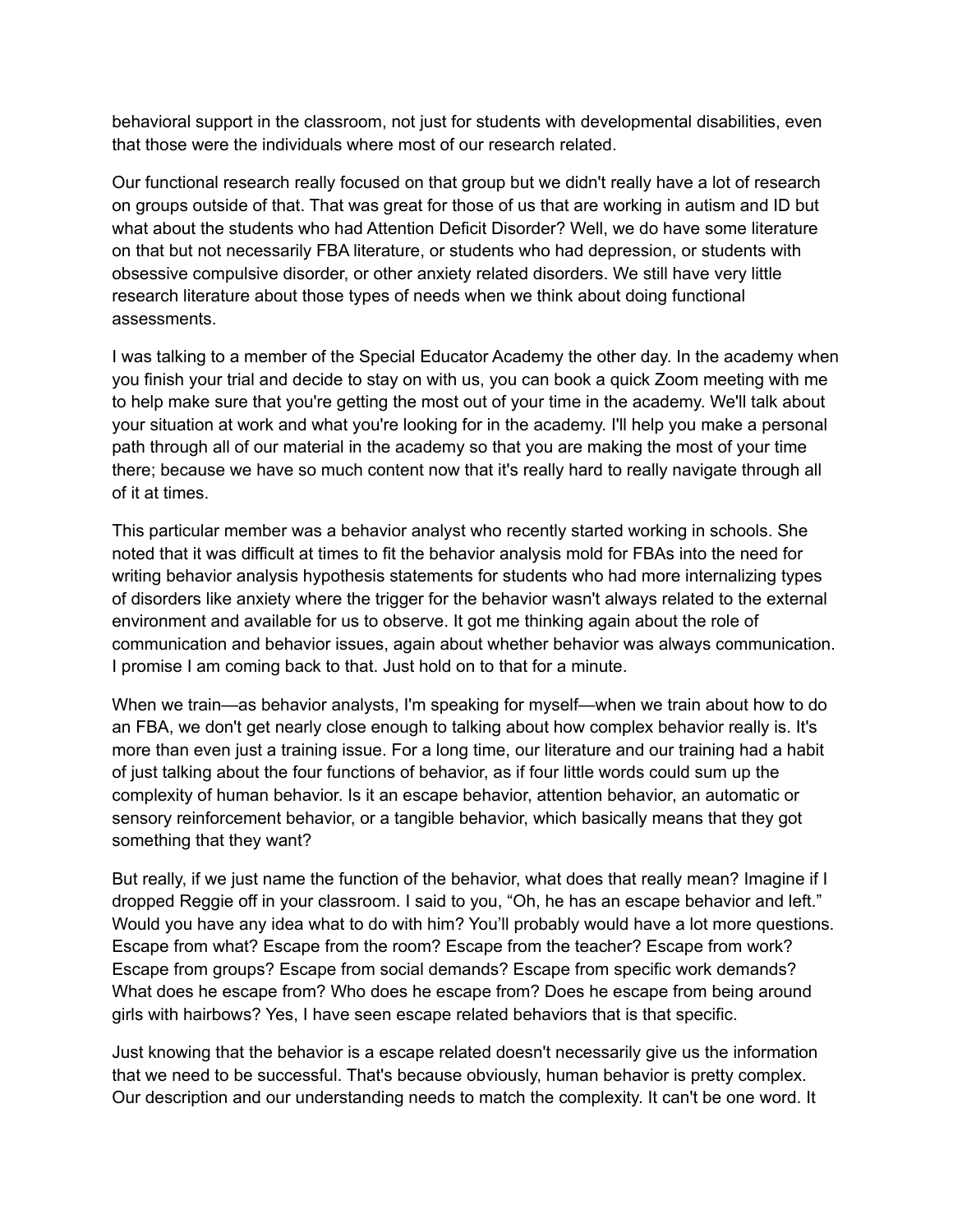can't be simplistic. Let me go back to the question of a student who presents with something like anxiety; How does that fit into the common focus of an FBA? A traditional FBA looks at the antecedents behavior and consequences.

Let's take Anaya who has anxiety. Anaya's data is all over the place. When we look at her ABC data, it shows that sometimes in a work situation, she has no issues whatsoever. Then two hours later in the exact same work situation, same people, same work, she becomes a puddle of tears, she starts tearing things up, and then she starts throwing them. What happened? What changed ? All the outward elements seem to be exactly the same. Well, maybe it's the time of day. You take some more data.

You set up the same situation on a different day. Same materials, same work, same people, same time. She becomes a puddle, she starts tearing things up, and throwing things. You do the same thing two hours later, and she's fine. Okay, that's the opposite of what happened last time. That makes no sense as far as it being a time oriented component. You did this a couple more times and it becomes just as confusing as you look at the data. Then you sit with the team, you ask them what they saw, and what they observed that maybe wasn't in the data that you took. Someone says that they noticed that Anaya was chewing her fingernails before the work each time she had a come apart, for lack of a better term for the behavior, when you presented the work.

Okay, now I'm making it really easy for you. In reality, there might be no behavior seen at all. No sign of anxiety. Maybe you start to see signs of some sort of internal setting then like anxiety, or maybe you don't. Maybe you don't even see it. Maybe when you go back and look at her record, you see something that clues you into this. Maybe Anaya is able to tell you that she feels anxious. Maybe you find a previous anxiety diagnosis. Maybe you guess if you have nothing else to go by. Then maybe you test it out by teaching her some relaxation strategies, to perhaps bring her anxiety down before doing that specific task to see if that prevents the behaviors, and it works. That's one way to test it out to see if your hypothesis is correct.

How would anxiety fit into an FBA, ABC letter alphabet that is our FBA process? Well, there are three things that I would say we need to consider with this that are important. First, it's important to remember that human behavior is anything but simple. The idea that a three-term contingency of Antecedent Behavior Consequence is going to completely and adequately sum up every behavior is probably not going to work. Think about how many times your consequence ended up being an antecedent to the next behavior, and the behavior ended up being an antecedent to the next behavior before the environment even responded with an outcome or consequence.

We know that what we're going for in understanding the ABCs is the context of the behavior, not a straight linear relationship. We're trying to capture the overall context of the individual's behavior and the environment actions around that behavior to find the different connections and overlaps between them. It's not really a three-term contingency though, is it? Because it also needs to include things like setting events.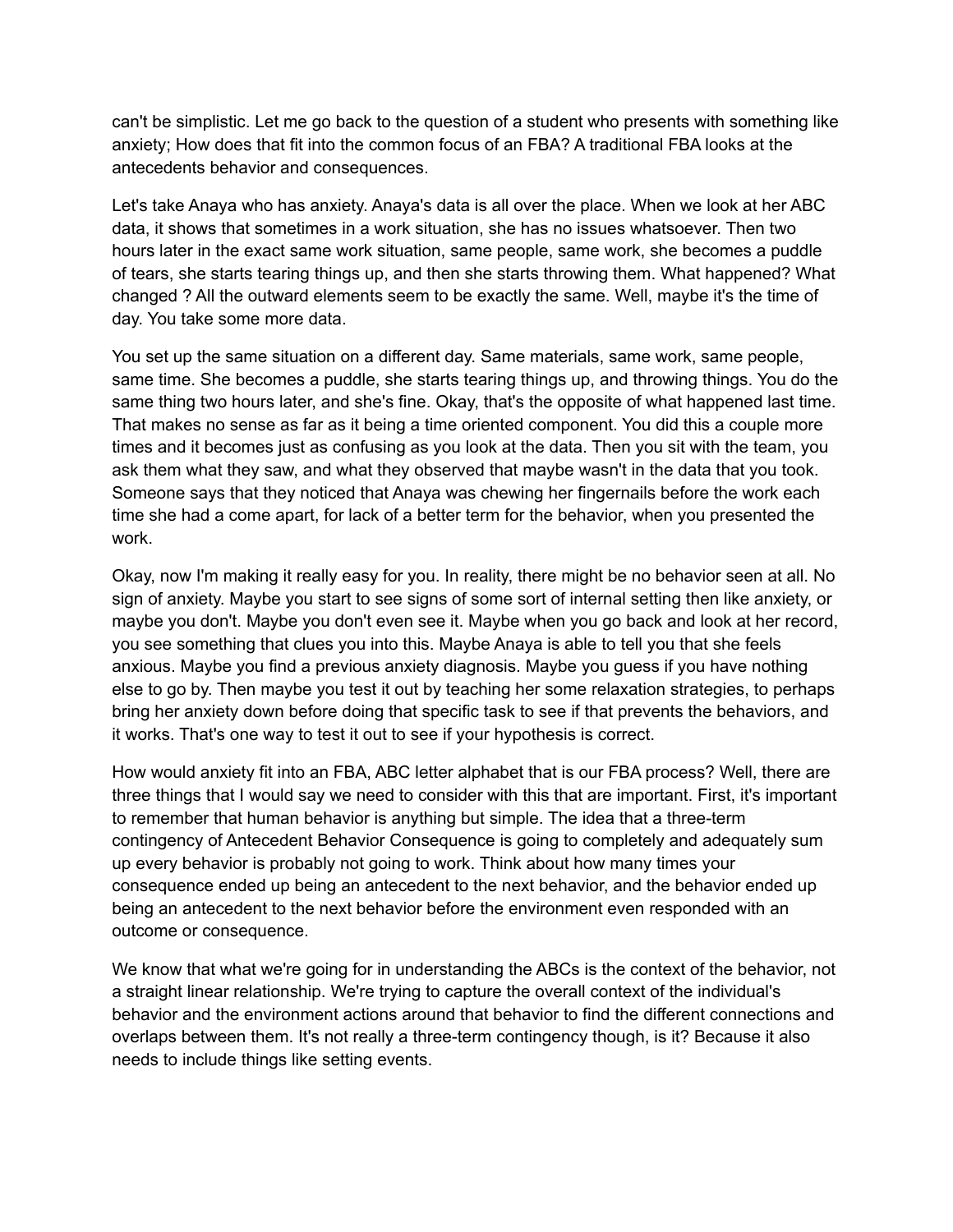I've talked about setting events during Episode 11 and in other places on my blog. If you're not familiar with setting events, they're essentially something that sets the occasion for the antecedent to trigger the challenging behavior. They make it more likely that the challenging behavior is going to happen. Typically, they're more global than just a single event. They can be something that's internal that we can't see. We have research literature that includes focusing on pain and discomfort, good and bad mood.

Yes, you can actually do things to change someone's mood from bad to good, and get better behavior. Rapport with staff in a group home which shown to impact behavior. If you think about it, that makes sense. People are more likely to comply with individuals that they have a good relationship with. McLaughlin and Carr also implemented ways to increase the report to improve behavior. I would contend that anxiety is a setting of it. It's something that when it's present, it sets the occasion for the work in Anaya's case, to trigger the problem behavior. But when she isn't anxious, the behavior isn't an issue. The work doesn't set it off the way it does when the anxiety is there.

How does that factor into the hypothesis statement? Coming back to my academy member who is grappling with how to do this and how to put it into the FBA. Well, I believe that hypothesis statements need to be really detailed and focused on what we've observed over time with the individual. They need to lead directly to what our behavior plan is going to implement. Rather than saying that Anaya's behavior serves to escape from situations when she's anxious, or that Anaya engages in challenging behavior to escape work situations, her behavior hypothesis might be when an Anaya is showing signs of anxiety such as biting her fingernails, or expresses anxiety to an adult, depending on what an Anaya is actually doing, then is presented with a math task requiring writing, she begins to cry and tear papers.

This behavior escalates until she's throwing items off the table. The staff typically removes her from the area to a quiet area until she calms down. There's your consequence. When Anaya does not exhibit signs of anxiety, state she is not anxious or engages in relaxation exercises before the math work, she completes the work without incident, much more specific, right? But it also tells me exactly what I plan to do for intervention.

Replacement behaviors might be teaching her to initiate the relaxation strategies on her own, possibly teaching self regulation skills to know when she needs them. Teaching her to ask for a break or a calming period before starting difficult tasks independently if she is feeling anxious. You can see the preventive strategies within the work that's already been done. By writing it factually, we have the "anxiety" there which, granted, is a mental construct instead of a behavioral one. But I don't think that anybody could deny that it exists, or would say that they've never felt anxiety at some point in their lives.

We've tied it to some behaviors that we can either observe, or she can report based on who she is and what she does. You can also tie it to self regulation tools, like a five point scale that she rates herself on. I've got a post on that and I'll share that in the show notes. Because don't forget that for students who are able to report their own behavior, they can often accurately report their internal thoughts and feelings. We can't always rely on them 100% but we can rely on them to some degree, depending on the situation and the student.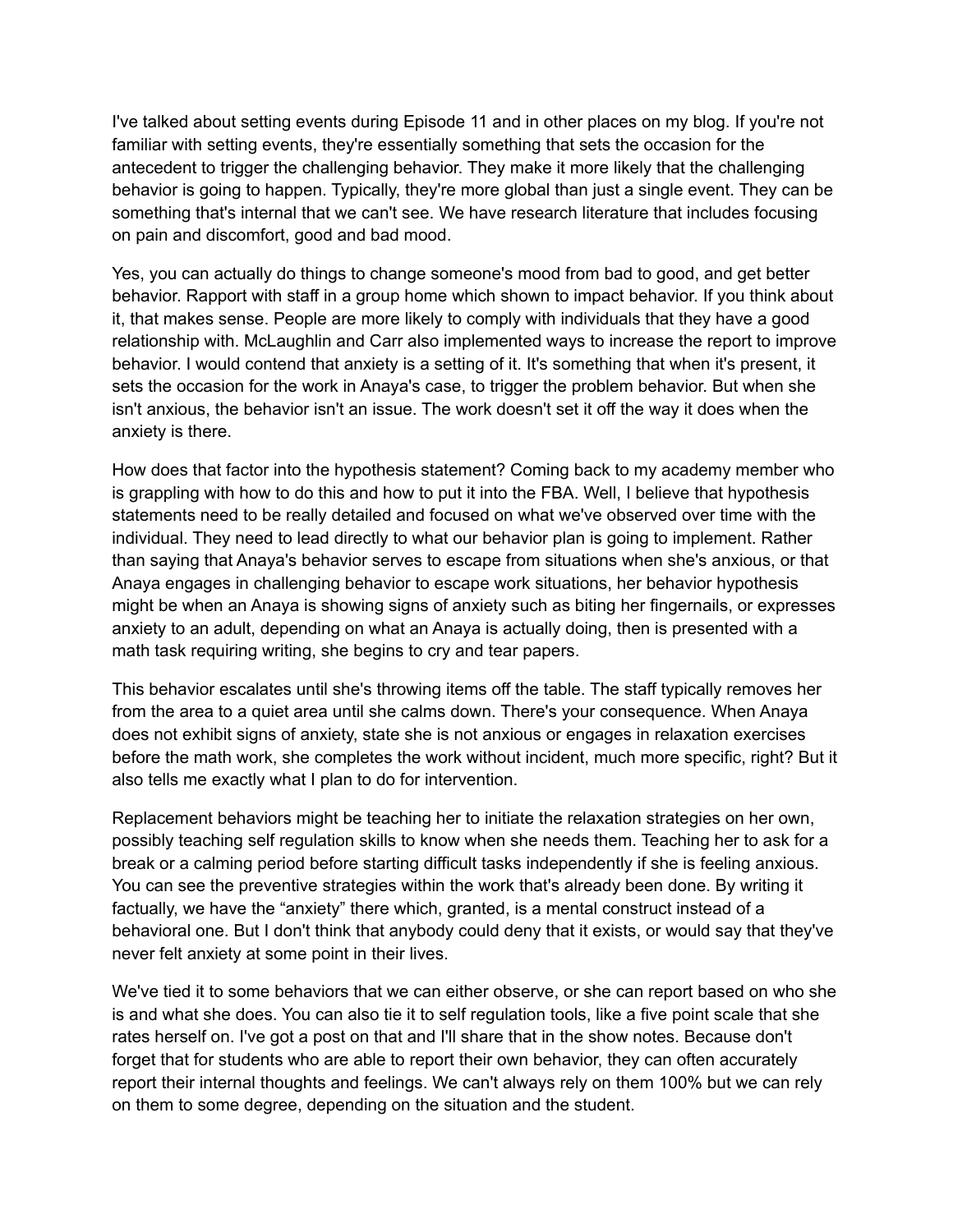I'll never forget a talk that I listened to with Rob Horner once who made the statement that it was so amazing when he started working on school wide Positive Behavioral Support when he realized that with typical students, you could just ask them why they did things. Sometimes they would tell you. After so many years of working with students who are nonverbal, that was just amazing. Sometimes we really do make things harder than they have to be.

To finish this off, because I've gone longer than I normally do in this podcast, let me come back to the question that I posed to my friend, Sue, about whether all behavior is communication. Her answer, and my answer is, well, we're the same as they often are, is, "I don't think that they are necessarily one and the same." I don't think that behavior that comes out of anxiety, for instance, is always communication based.

Could you make a leap and say that Anaya wants you to remove the work because she is anxious? Yes, you could, because in her case, there is an escape related component to it. But that behavior also likely has an automatic sensory function of relieving the anxiety. It's two-piece. There's an escape related piece, which is communication based, because she can ask you to remove the work, but there's an automatic piece that isn't communication based, that if we could make the anxiety go away, we wouldn't need the communication piece.

Anxiety often reduces just with physical action, or deep breathing strategies. There's anxiety related strategies that we can use to reduce the anxiety that are not necessarily communication based. It often reduces when someone's crying. There's also reactions to anxiety that can reduce behaviors that we consider problem behavior like crying or an outburst. There's that component of it as well.

Let's look at a more clear cut example. What about a student who has obsessive compulsive behaviors? A student who has to touch the doorframe seven times before he enters a room? The reinforcer for that behavior is the reduction of his internal anxiety or the prevention of the rise of the anxiety that happens if he doesn't do it depending on how you want to look at it. When he does it, the anxiety doesn't get worse. If he doesn't do it, the anxiety will consume him. That happens if he's in a room by himself. There is no social communicative context for that behavior. To me, that's not communicative. It has an automatic function.

It's an internal reinforcement to internal negative reinforcement, the removal. The same could be said for a student who pokes himself in the eye for an automatic reinforcement. The white light he sees when he does it, is he asking you to poke him in the eye to receive that visual feedback as a reinforcer? No. He's gaining it on his own. To me, that's not communication. Communication is delivering a message to somebody until someone responds to give you what that message was, to respond in a way of what you're communicating for, or until you give up because you failed to deliver that message. That to me is the definition of communication based on Bates. That to me does not fit that definition.

To me, and to Sue so that I don't feel like I'm alone, I don't think that every behavior has a communicative function. Behavior is not always communication. However, in all of those cases, we might use communication as a replacement behavior. For instance, we might teach Anaya to ask for a break when she's anxious. But we can also teach her self regulation strategies or self